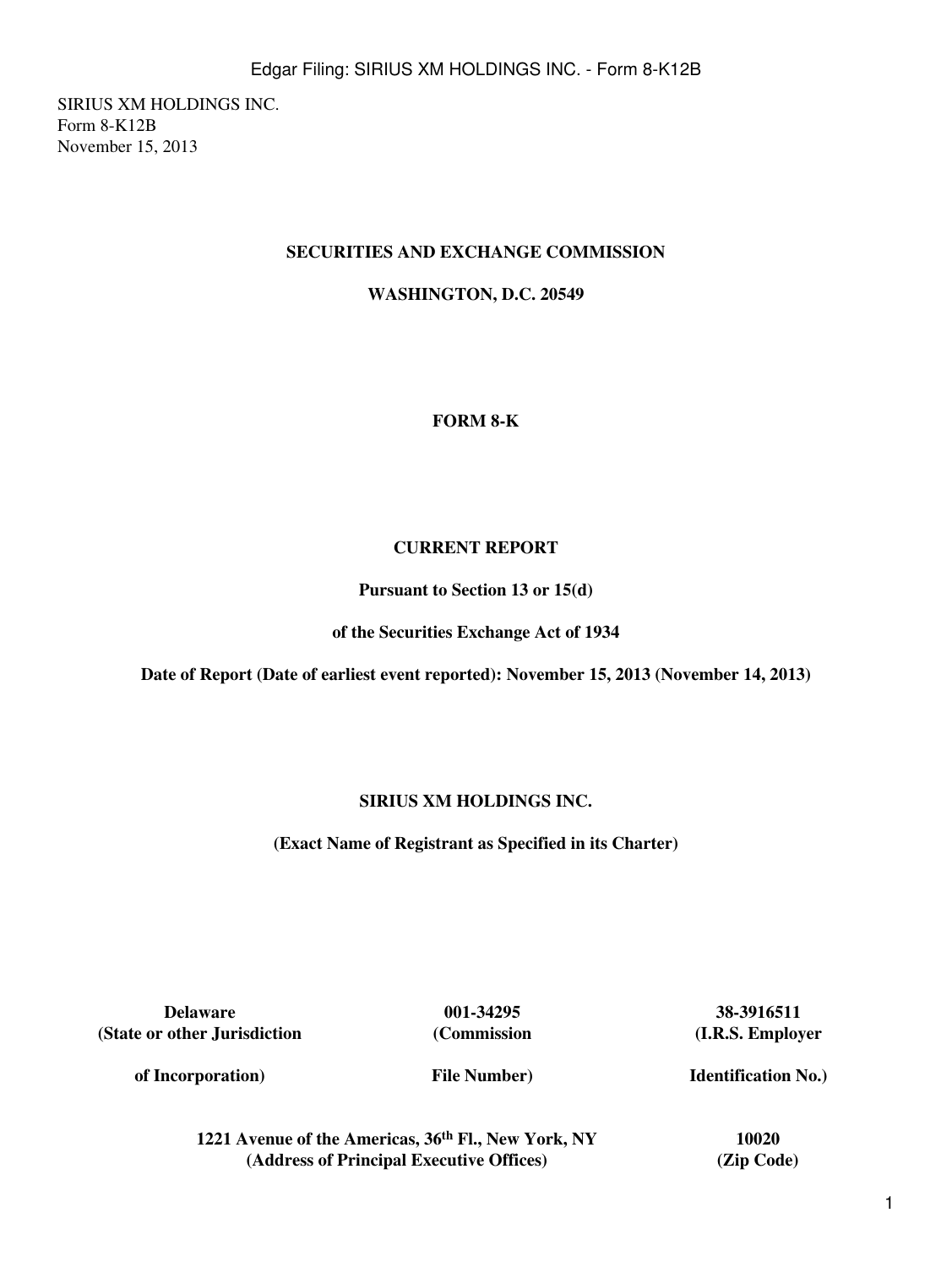# Edgar Filing: SIRIUS XM HOLDINGS INC. - Form 8-K12B

#### **Registrant** s telephone number, including area code: (212) 584-5100

Check the appropriate box below if the Form 8-K filing is intended to simultaneously satisfy the filing obligation of the registrant under any of the following provisions:

- ¨ Written communications pursuant to Rule 425 under the Securities Act (17 CFR 230.425)
- ¨ Soliciting material pursuant to Rule 14a-12 under the Exchange Act (17 CFR 240.14a-12)
- ¨ Pre-commencement communications pursuant to Rule 14d-2(b) under the Exchange Act (17 CFR 240.14d-2(b))
- ¨ Pre-commencement communications pursuant to Rule 13e-4(c) under the Exchange Act (17 CFR 240.13e-4(c))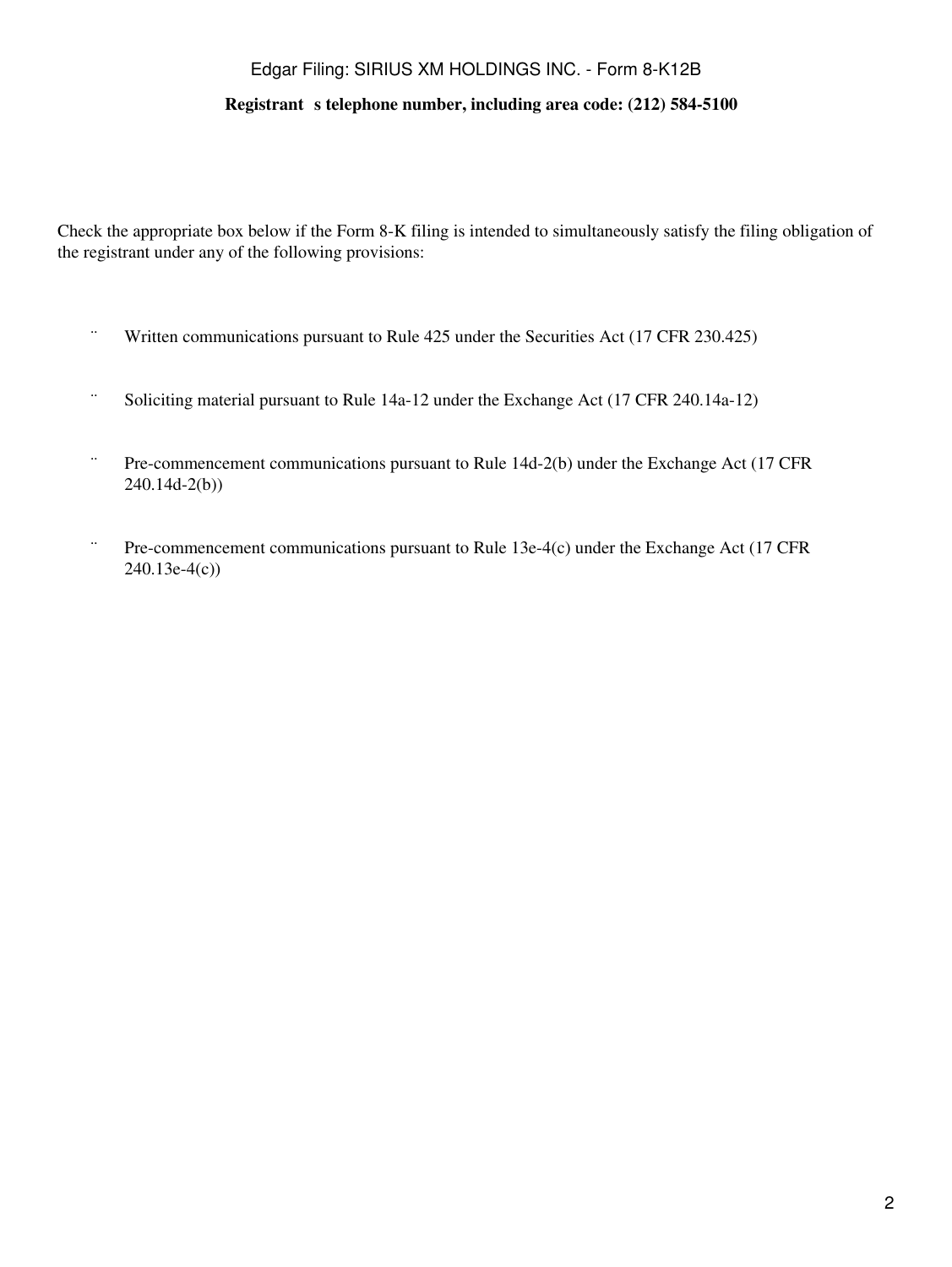### **Item 1.01 Entry into a Material Definitive Agreement.**

On November 15, 2013, Sirius XM Radio Inc., a Delaware corporation (Sirius), reorganized its corporate structure (the Reorganization) whereby Sirius became a direct, wholly-owned subsidiary of Sirius XM Holdings Inc., a Delaware corporation (Holdings), pursuant to Section 251(g) of the General Corporation Law of the State of Delaware (the DGCL) and pursuant to an Agreement and Plan of Merger (the Merger Agreement), dated as of November 14, 2013, by and among Sirius, Holdings and Sirius XM Merger Sub Inc., a Delaware corporation (Merger Sub). Section  $251(g)$  of the DGCL provides for the formation of a holding company without a vote of the stockholders of the constituent corporations.

To effect the Reorganization, Sirius formed Holdings as a wholly-owned subsidiary, which in turn formed Merger Sub as its wholly-owned subsidiary. Pursuant to the Merger Agreement, Merger Sub merged with and into Sirius (the Merger) with Sirius being the surviving entity. As a result, the separate corporate existence of Merger Sub ceased and Sirius became a direct, wholly-owned subsidiary of Holdings.

In accordance with the terms of the Merger Agreement:

 $(i)$  each share of common stock, par value \$0.001 per share, of Sirius (Sirius Common Stock) issued and outstanding immediately prior to the effective time of the Merger (other than any Sirius Common Stock held in treasury) was cancelled and extinguished and converted automatically into the right to receive one validly issued, fully paid and non-assessable share of common stock, par value \$0.001 per share, of Holdings (Holdings Common Stock), each share having the same designations, rights, powers and preferences, and the qualifications, limitations and restrictions thereof as the shares of Sirius Common Stock being so converted;

(ii) each share of Sirius Common Stock owned by Sirius immediately prior to the effective time of the Merger was automatically cancelled and ceased to exist;

(ii) each share of common stock, par value \$0.001 per share, of Merger Sub issued and outstanding immediately prior to the effective time of the Merger was cancelled and converted automatically into one share of Sirius Common Stock; and

(iii) each share of Holdings Common Stock issued and outstanding held by Sirius immediately prior to the effective time of the Merger was automatically cancelled and ceased to exist.

In connection with the Reorganization, Holdings is not assuming any of Sirius existing debt obligations, except for Sirius 7% Exchangeable Senior Subordinated Notes due 2014 (the 7% Notes) as described in Item 2.03, which is hereby incorporated into this Item 1.01.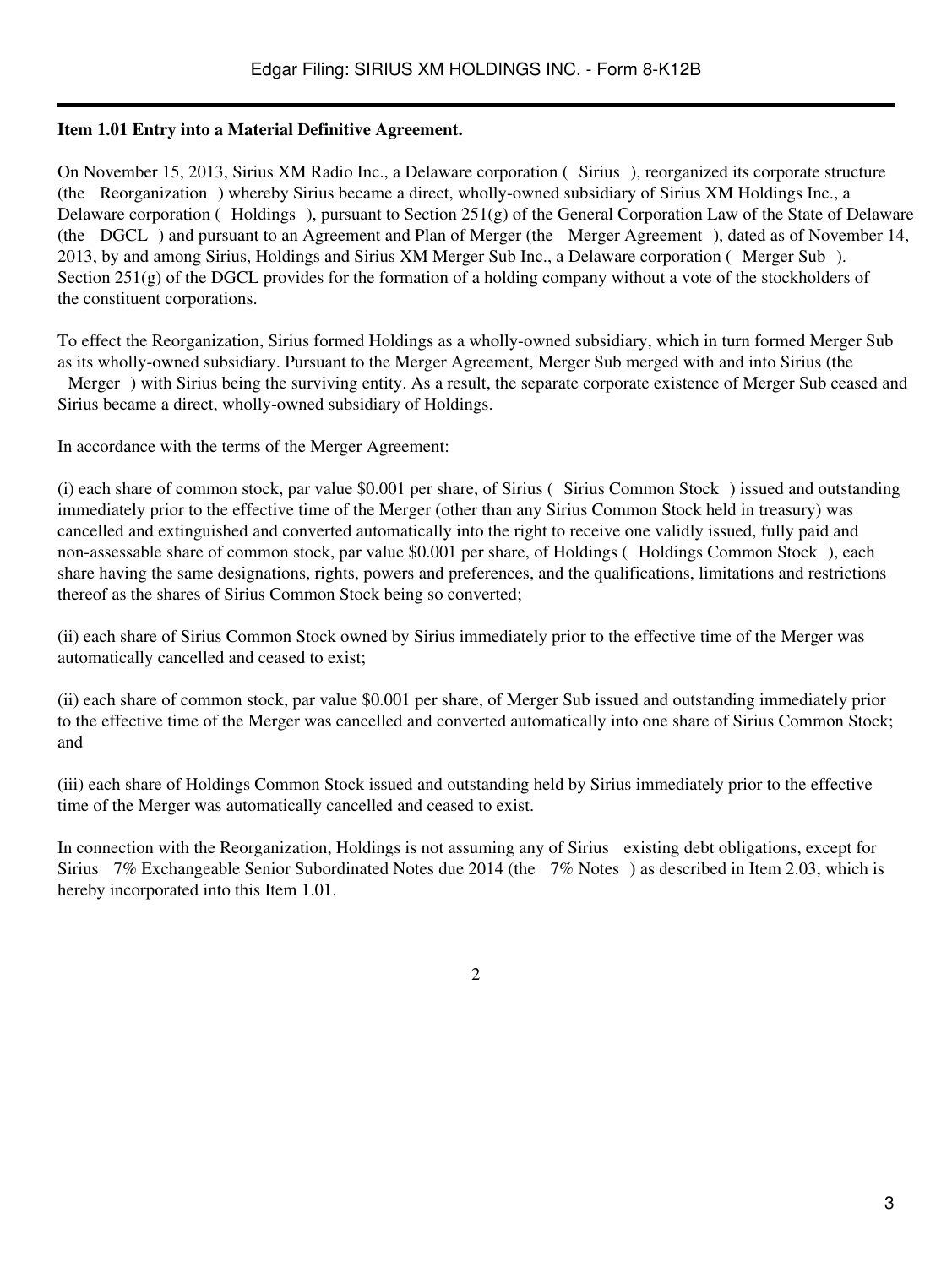It is intended that the Merger will qualify as a reorganization under Section 368(a) of the Internal Revenue Code of 1986, as amended, and, as a result, the stockholders of Sirius will not recognize gain or loss for United States federal income tax purposes.

The business, management and directors of Holdings, and the rights and limitations of the holders of Holdings Common Stock immediately following the Merger are identical to the business, management and directors of Sirius, and the rights and limitations of holders of Sirius Common Stock immediately prior to the Merger.

In connection with the Reorganization, Holdings assumed and agreed to perform all of Sirius obligations under the Sirius XM Radio Inc. 2009 Long-Term Stock Incentive Plan, the Amended and Restated Sirius Satellite Radio 2003 Long-Term Stock Incentive Plan, the XM Satellite Radio Holdings Inc. 2007 Stock Incentive Plan, the XM Satellite Radio Holdings Inc. 1998 Shares Award Plan, as amended, and the XM Satellite Radio Holdings Inc. Talent Option Plan (the Equity Plans). The agreements and plans of Sirius assumed by Holdings in the Reorganization were each amended as necessary to provide that references to Sirius in such agreements and plans shall be read to refer to Holdings. In addition, Sirius and Holdings entered into an Omnibus Amendment to the Equity Plans and various award agreements in connection with the assumption by Holdings of the Equity Plans and related agreements.

In addition, pursuant to the Merger Agreement, Holdings assumed and agreed to perform all of Sirius obligations under its existing warrants for the issuance of Sirius Common Stock. Each warrant so assumed by Holdings will be exercisable solely to purchase shares of Holdings Common Stock, and the number of shares issuable upon exercise of such warrants, and the exercise price under such warrants, will be identical to the number of shares and the exercise price in effect immediately prior to the Merger.

In connection with the Reorganization, effective as of November 15, 2013, Holdings became the successor issuer to Sirius, pursuant to Rule 12g-3(a) under the Securities Exchange Act of 1934, as amended (the Exchange Act). Pursuant to Rule 12g-3(a) under the Exchange Act, the shares of Holdings Common Stock, as successor issuer, are deemed registered under Section 12(b) of the Exchange Act.

In accordance with Rule 414 under the Securities Act of 1933, as amended, Holdings adopted, as successor registrant, Sirius Registration Statements on Forms S-8 denoted by File Nos. 333-179600, 333-160386, 333-159206 and 333-152574.

The foregoing description of the Reorganization, the Merger and the related agreements is qualified in its entirety by reference to the full text of the actual Merger Agreement, which is attached hereto as Exhibit 2.1 and is incorporated herein by reference.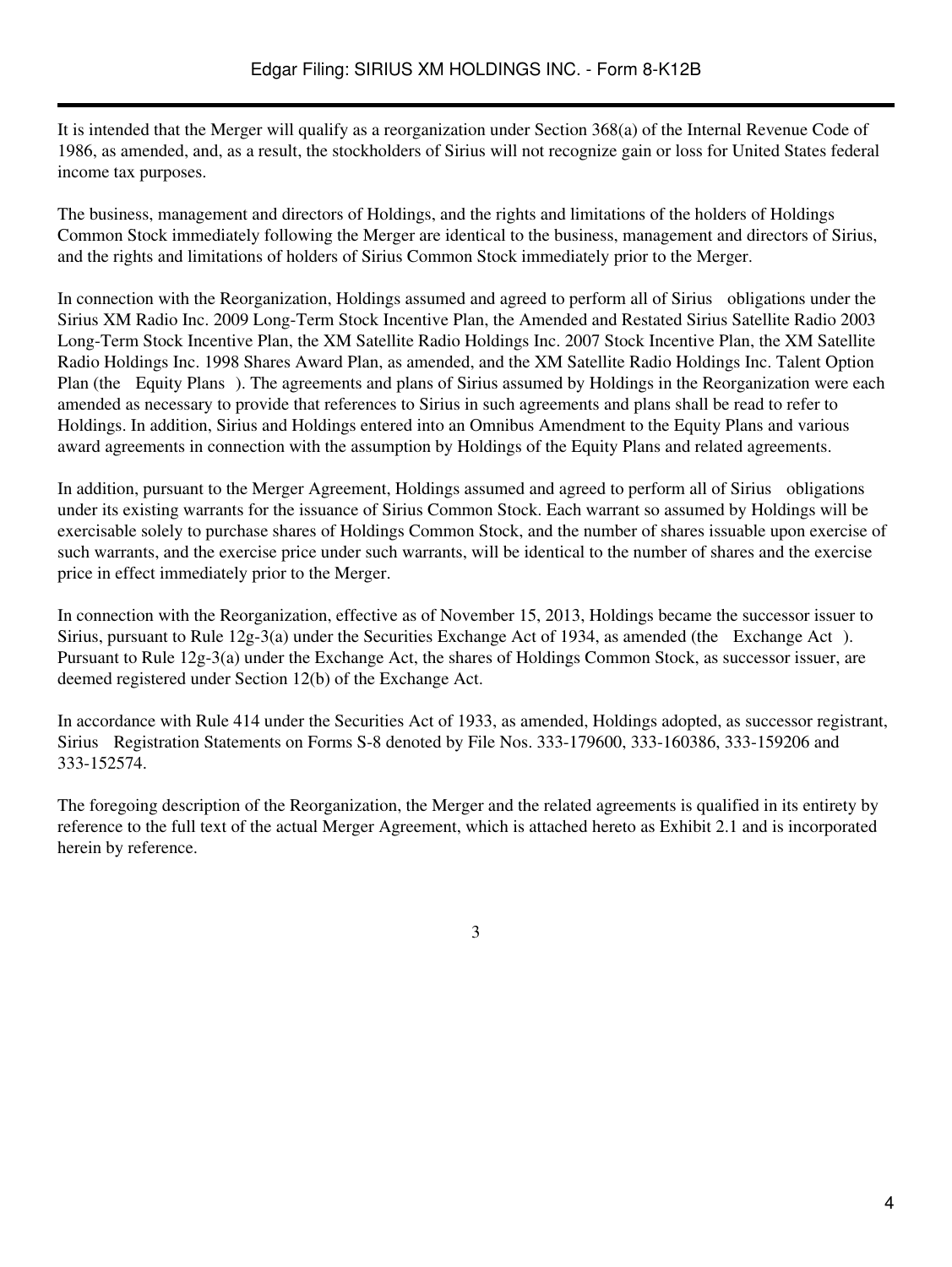#### **Item 2.03Creation of a Direct Financial Obligation or an Obligation under an Off-Balance Sheet Arrangement of a Registrant.**

On November 15, 2013, in connection with the Reorganization Holdings, Sirius, certain of Sirius subsidiaries and The Bank of New York Mellon, as trustee, entered into a supplemental indenture (the Supplemental Indenture) to the indenture governing the 7% Notes issued by Sirius (as successor to XM Satellite Radio Inc.), as supplemented by the supplemental indenture, dated April 14, 2010, and the supplemental indenture, dated January 12, 2011 (the 7% Notes Indenture). Pursuant to the Supplemental Indenture, (i) Holdings became a co-obligor with respect to all of the obligations of Sirius under the 7% Notes Indenture and the 7% Notes, and (ii) each 7% Note will be exchangeable, in accordance with the 7% Notes Indenture, into Holdings Common Stock in lieu of Sirius Common Stock. As of September 30, 2013, approximately \$502,370 aggregate principal amount of the 7% Notes was outstanding.

The terms and conditions of the 7% Notes as described in the Annual Report on Form 10-K for the year ended December 31, 2012 of Sirius filed on February 6, 2013 are herein incorporated by reference.

The foregoing description of the Supplemental Indenture is qualified in its entirety by reference to the full text of the Supplemental Indenture, a copy of which is attached hereto as Exhibit 4.1 and is incorporated herein by reference.

### **Item 3.03Material Modification to Rights of Security Holders.**

The response to Item 2.03 is hereby incorporated into this Item 3.03.

#### **Item 5.02Departure of Directors or Certain Officers; Appointment of Certain Officers; Compensatory Arrangements of Certain Officers.**

Holdings assumed and agreed to perform all of Sirius obligations under the Equity Plans, pursuant to which its named executive officers may participate.

#### **Item 5.03Amendments to Articles of Incorporation of Bylaws; Change in Fiscal Year.**

Prior to the Reorganization, on November 14, 2013, Sirius filed a Certificate of Elimination with the Secretary of State of the State of Delaware to eliminate its Series A Convertible Preferred Stock (Series A Preferred Stock), Convertible Perpetual Preferred Stock, Series B-1 (the Series B-1 Preferred Stock), Convertible Perpetual Non-Voting Preferred Stock, Series B-2 (the Series B-2 Preferred Stock), and Series C Junior Preferred Stock (the Series C Preferred Stock). The Certificate of Elimination (i) eliminated the previous designation of 25,000,000 shares of Series A Preferred Stock, 12,500,000 shares of Series B-1 Preferred Stock, 11,500,000 shares of Series B-2 Preferred Stock and 9,000 shares of Series C Preferred Stock, none of which were outstanding at the time of filing, (ii) upon such elimination, caused such shares of Series A Preferred Stock, Series B-1 Preferred Stock, Series B-2 Preferred Stock and Series C Preferred Stock to resume their status as undesignated shares of Sirius preferred stock, and (iii) eliminated from Sirius certificate of incorporation all references to the Series A Preferred Stock, the Series B-1 Preferred Stock, the Series B-2 Preferred Stock and the Series C Preferred Stock.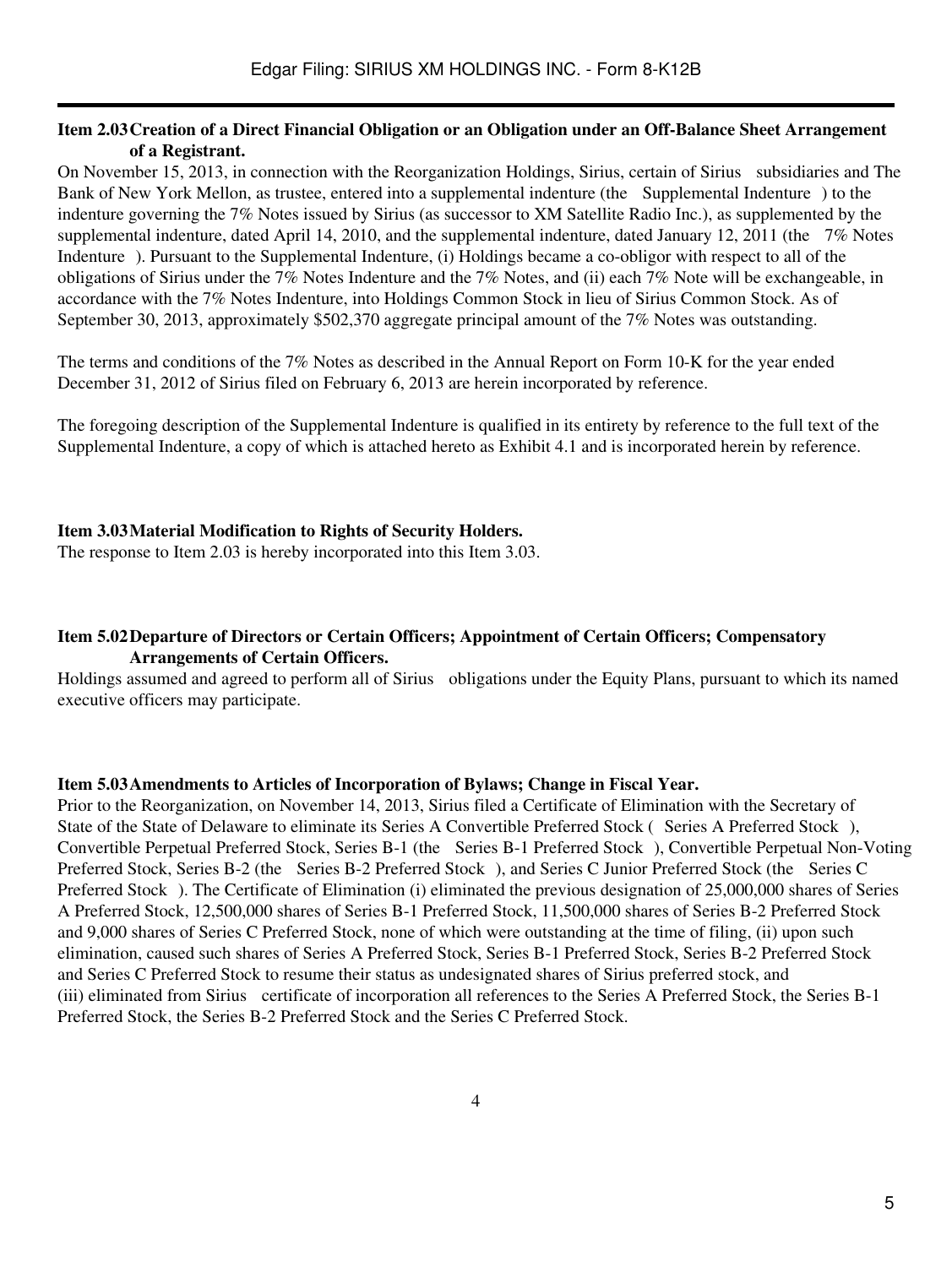In connection with the Reorganization, Holdings adopted a certificate of incorporation (the Certificate) and by-laws (the By-Laws) effective as of November 15, 2013, that are identical to the pre-Merger certificate of incorporation and by-laws of Sirius, taking into account the Certificate of Elimination as described above, except for certain technical amendments that are permissible under Section  $251(g)$  of the DGCL. Holdings has the same authorized capital stock and the designations, rights, powers and preferences of such capital stock, and the qualifications, limitations and restrictions thereof will be the same as that of Sirius capital stock immediately prior to the Merger.

The Certificate and the By-Laws of Holdings, and the Certificate of Elimination of Sirius, are attached hereto as Exhibits 3.1, 3.2 and 3.3, respectively, and are herein incorporated by reference.

# **Item 9.01 Financial Statements and Exhibits.**

(d) Exhibits

- 2.1 Agreement and Plan of Merger, dated as of November 14, 2013, by and among Sirius XM Radio Inc., Sirius XM Holdings Inc. and Sirius XM Merger Sub Inc.
- 3.1 Amended and Restated Certificate of Incorporation of Sirius XM Holdings Inc.
- 3.2 Amended and Restated By-Laws of Sirius XM Holdings Inc.
- 3.3 Certificate of Elimination of Series A Convertible Preferred Stock, Convertible Perpetual Preferred Stock, Series B-1, Convertible Perpetual Non-Voting Preferred Stock, Series B-2, and Series C Junior Preferred Stock of Sirius XM Radio Inc.
- 4.1 Supplemental Indenture, dated as of November 15, 2013, among Sirius XM Holdings Inc., Sirius XM Radio Inc., the guarantors named therein and The Bank of New York Mellon, as trustee, relating to the 7% Exchangeable Senior Subordinated Notes due 2014.
- 10.1 Assignment and Assumption Agreement, dated as of November 15, 2013, among Sirius XM Holdings Inc. and Sirius XM Radio Inc.
- 10.2 Omnibus Amendment to the XM Satellite Radio Holdings Inc. Talent Option Plan, the XM Satellite Radio Holdings Inc. 1998 Shares Award Plan, as amended, the Amended and Restated Sirius Satellite Radio 2003 Long-Term Stock Incentive Plan, the XM Satellite Radio Holdings Inc. 2007 Stock Incentive Plan and the Sirius XM Radio Inc. 2009 Long-Term Stock Incentive Plan and their Related Stock Option Agreements, Restricted Stock Agreements and Restricted Stock Unit Agreements, dated November 15, 2013.